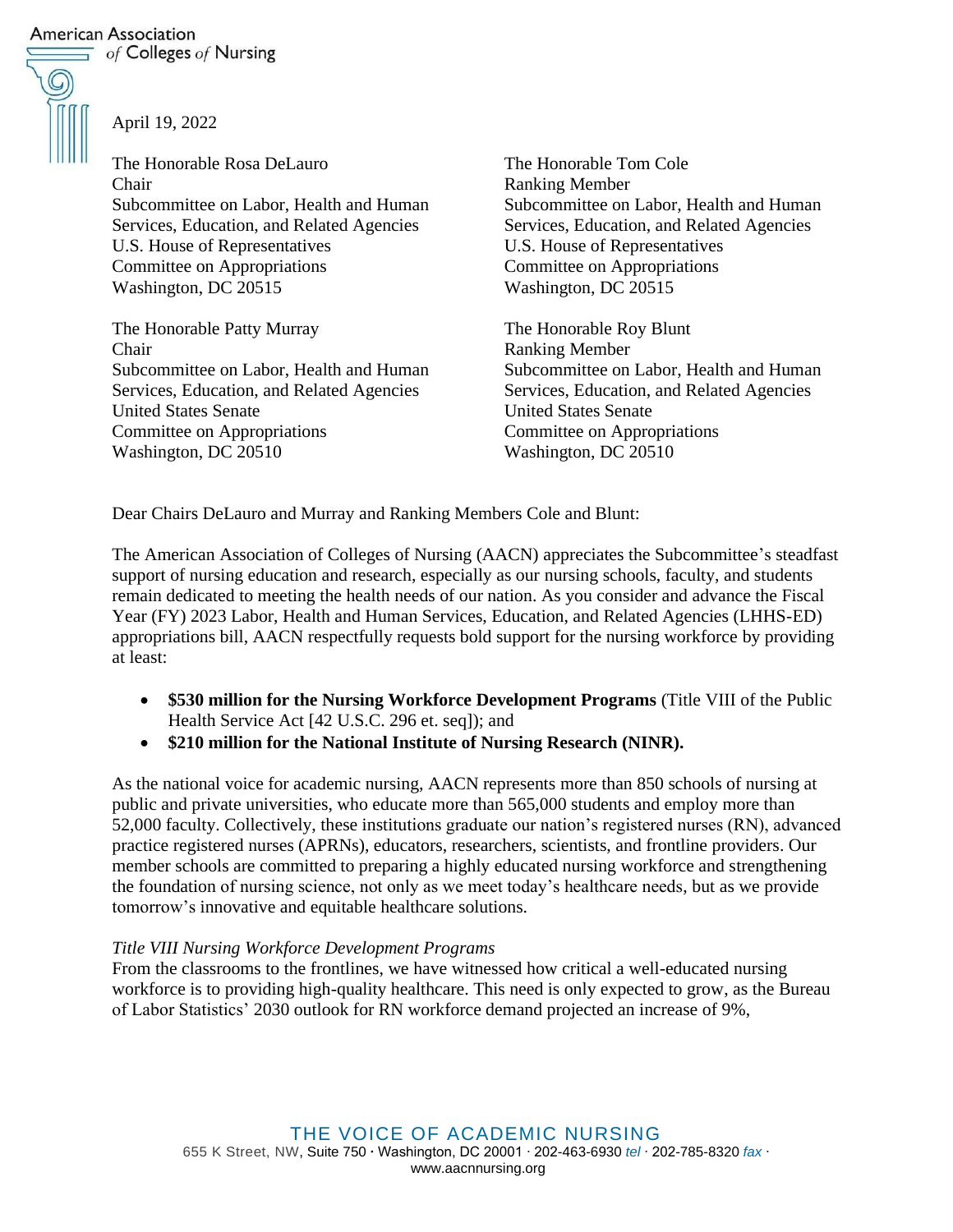representing the need for an additional  $276,800$  jobs.<sup>1</sup> Demand for certain APRNs (nurse practitioners, certified registered nurse anesthetists, and certified nurse-midwives) is expected to grow even more, by  $45\%$ .<sup>2</sup>

While AACN saw student enrollment in entry-level baccalaureate nursing programs increase by 3.3% in 2021, the increase was 2.3% lower than 2020.<sup>3</sup> Further, nursing schools saw enrollment decline in baccalaureate degree-completion programs and some graduate programs at the master's and PhD levels.<sup>4</sup> For the first time since 2001, enrollment in master's programs decreased by 3.8%, which translates to 5,766 fewer students enrolled in 2021 than in the previous year.<sup>5</sup> This is concerning, as these are the programs that help prepare individuals for a variety of roles in administration, teaching, research, informatics, and direct patient care. There were bright spots in 2021, with enrollments in Doctor of Nursing Practice (DNP) programs up 4.0%.<sup>6</sup> However, the fact remains that a total of 91,938 qualified applications (not applicants) were not accepted at schools of nursing nationwide in 2021 alone.<sup>7</sup> As our annual survey found, "the primary barriers to accepting all qualified students at nursing schools continues to be insufficient clinical placement sites, faculty, preceptors, and classroom space, as well as budget cuts."<sup>8</sup>

Educational pathways are just one piece of the puzzle. Strong and historic investments in the current nursing workforce are imperative, especially as we contend with an aging nursing workforce and the lasting impact COVID-19 has had on the profession. In fact, registered nurses age 65 and older already make up 19% of the workforce, and "more than one-fifth of all nurses reported they plan to retire from nursing over the next five years".<sup>9</sup> Not to mention a recent study which found 52% of nurses considered leaving their position during the pandemic, up from  $40\%$  a year earlier.<sup>10</sup> We must minimize the loss of experienced nurses who may prematurely leave the profession, and at the same time support nursing education to meet the current and future demand for nurses.

For over fifty years, Title VIII programs, comprising the largest dedicated federal funding source for nursing, have consistently and continually built the supply and distribution of highly educated nurses. These programs strengthen nursing education at all levels, from entry-level preparation through graduate study. Through grants, scholarships, and loan repayment opportunities, these vital federal investments positively impact the profession's ability to serve America's patients across the country.

We recognize that each of these programs, from Advanced Nursing Education and Nursing Workforce Diversity to the Nurse Faculty Loan Program and Nurse Corps, have a unique and vital

<sup>&</sup>lt;sup>1</sup> U.S. Bureau of Labor Statistics. (2022). Occupational Outlook Handbook- Registered Nurses. Retrieved from: <https://www.bls.gov/ooh/healthcare/registered-nurses.htm>

 $\frac{2 \text{ U.S. Bureau of Labor Statistics.} (2022)$ . Occupational Outlook Handbook- Nurse Anesthetists, Nurse Midwives, and Nurse Practitioners. Retrieved from[: https://www.bls.gov/ooh/healthcare/nurse-anesthetists-nurse-midwives-and-nurse-practitioners.htm.](https://www.bls.gov/ooh/healthcare/nurse-anesthetists-nurse-midwives-and-nurse-practitioners.htm) <sup>3</sup> American Association of Colleges of Nursing. (2022) Nursing Schools See Enrollment Increases in Entry-Level Programs, Signaling Strong Interest in Nursing Careers. Retrieved from: [https://www.aacnnursing.org/News-Information/Press-](https://www.aacnnursing.org/News-Information/Press-Releases/View/ArticleId/25183/Nursing-Schools-See-Enrollment-Increases-in-Entry-Level-Programs)[Releases/View/ArticleId/25183/Nursing-Schools-See-Enrollment-Increases-in-Entry-Level-Programs](https://www.aacnnursing.org/News-Information/Press-Releases/View/ArticleId/25183/Nursing-Schools-See-Enrollment-Increases-in-Entry-Level-Programs)

<sup>4</sup> Ibid

<sup>5</sup> Ibid

<sup>6</sup> Ibid

<sup>7</sup> Ibid

<sup>8</sup> Ibid

<sup>9</sup> National Council of State Boards of Nursing and the National Forum of State Nursing Workforce Centers (2021) The 2020 National Nursing Workforce Survey. Retrieved from: [https://www.journalofnursingregulation.com/article/S2155-8256\(21\)00027-](https://www.journalofnursingregulation.com/article/S2155-8256(21)00027-2/fulltext) [2/fulltext](https://www.journalofnursingregulation.com/article/S2155-8256(21)00027-2/fulltext)

<sup>&</sup>lt;sup>10</sup> American Nurses Foundation. (2022). Pulse on the Nation's Nurses Survey Series: COVID-19 Two-Year Impact Assessment Survey. Retrieved from: https://www.nursingworld.org/~492857/contentassets/872ebb13c63f44f6b11a1bd0c74907c9/covid-19 two-year-impact-assessment-written-report-final.pdf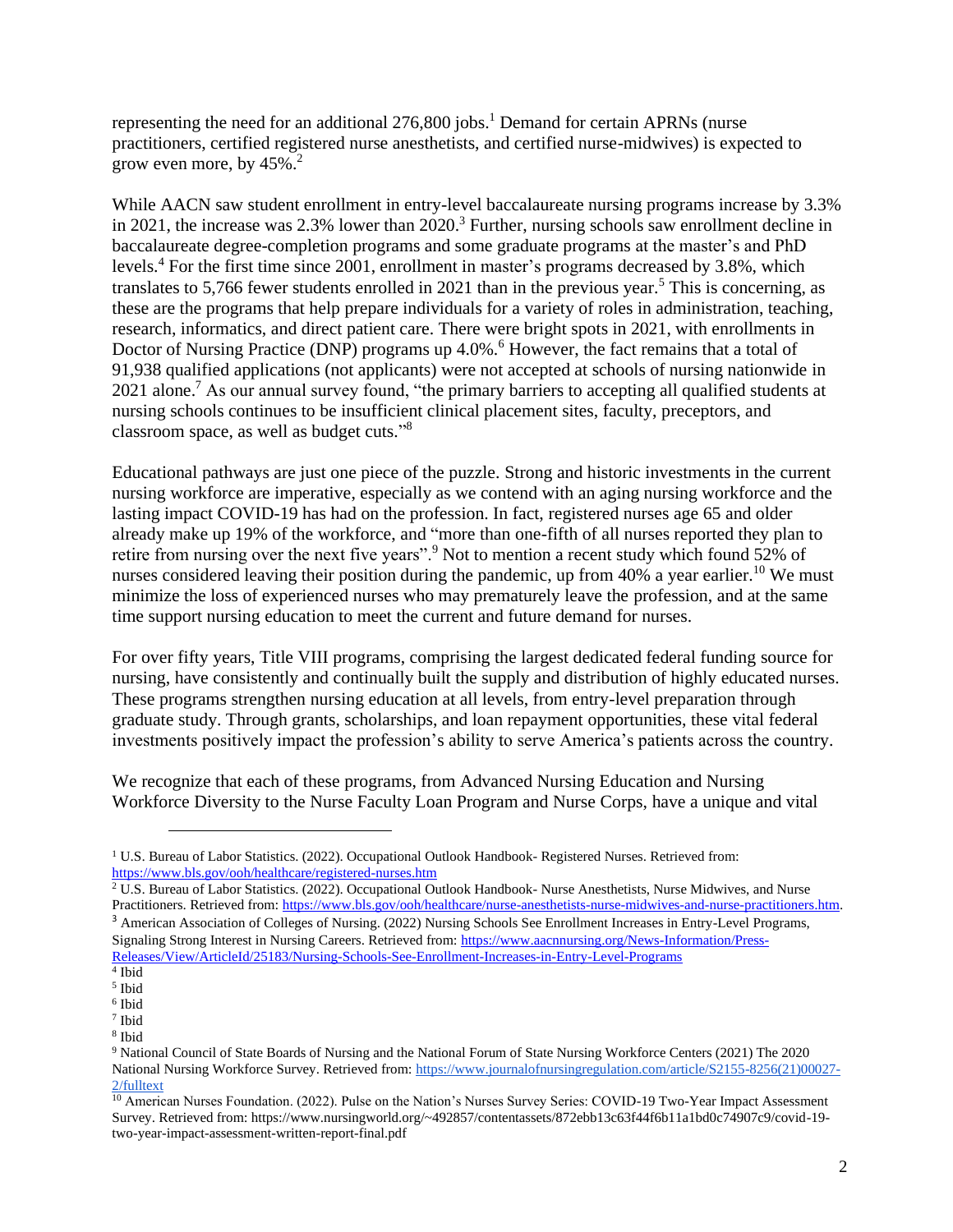mission aimed at promoting nursing care throughout all communities, including those in vulnerable and underserved areas. By prioritizing funding for Title VIII, Congress can help bolster diversity within the profession, support our nursing students, ensure we have faculty to educate the futurenursing workforce, and increase the number of nurses prepared to serve in a variety of capacities, including at the forefront of public health emergencies. As we contend with the impact COVID-19, the aging workforce, and the needs of academic nursing to meet current and future demand, now is the time for historic support for existing Title VIII programs. Therefore, we request at least \$530 million for the Nursing Workforce Development Programs in FY 2023.

## *National Institute of Nursing Research*

AACN recognizes that scientific research and discovery is the foundation on which nursing practice is built and is fundamental to advancing evidence-based interventions, informing policy, and sustaining the health of the nation. As one of the 27 Institutes and Centers at NIH, the NINR is integral to improving care and is on the cutting edge of new innovations that impact how nurses are educated and how they practice. In fact, 80% of research-focused educational training grants at schools of nursing are funded by  $NINR<sup>11</sup>$ . Through these grants and others, nurse scientists, often working collaboratively with other health professionals, are generating groundbreaking findings and leading translational research that works to address strategic imperatives, to include health equity, social determinants of health, population health, health promotion, and models of care. As such, we request at least \$210 million for NINR in FY 2023.

Enhanced support for the Title VIII Nursing Workforce Development Programs and NINR is essential to sustaining a strong nursing workforce able to care for our nation's population. AACN appreciates the Subcommittee's consideration of these FY 2023 requests and looks forward to working with you as we continue to strengthen academic nursing and the nursing workforce. If AACN can be of any assistance, please do not hesitate to contact AACN's Director of Government Affairs, Rachel Stevenson, at (202) 463-6930, ext. 271 or [rstevenson@aacnnursing.org.](mailto:rstevenson@aacnnursing.org)

Sincerely,

Cynthia McCurren

Quemah ESpacetom

Cynthia McCurren, PhD, RN Deborah E. Trautman, PhD, RN, FAAN Board Chair President and Chief Executive Officer

 $CC:$ Representative Lucille Roybal-Allard Representative Barbara Lee Representative Mark Pocan Representative Katherine Clark Representative Lois Frankel Representative Cheri Bustos

<sup>&</sup>lt;sup>11</sup> Schnall, R. (2019) National Institute of Health (NIH) funding patterns in Schools of Nursing: Who is funding nursing science research and who is conducting research at Schools of Nursing? Journal of Professional Nursing, 36(1), 34-41. <https://www.sciencedirect.com/science/article/pii/S8755722319301164?via=ihub#>